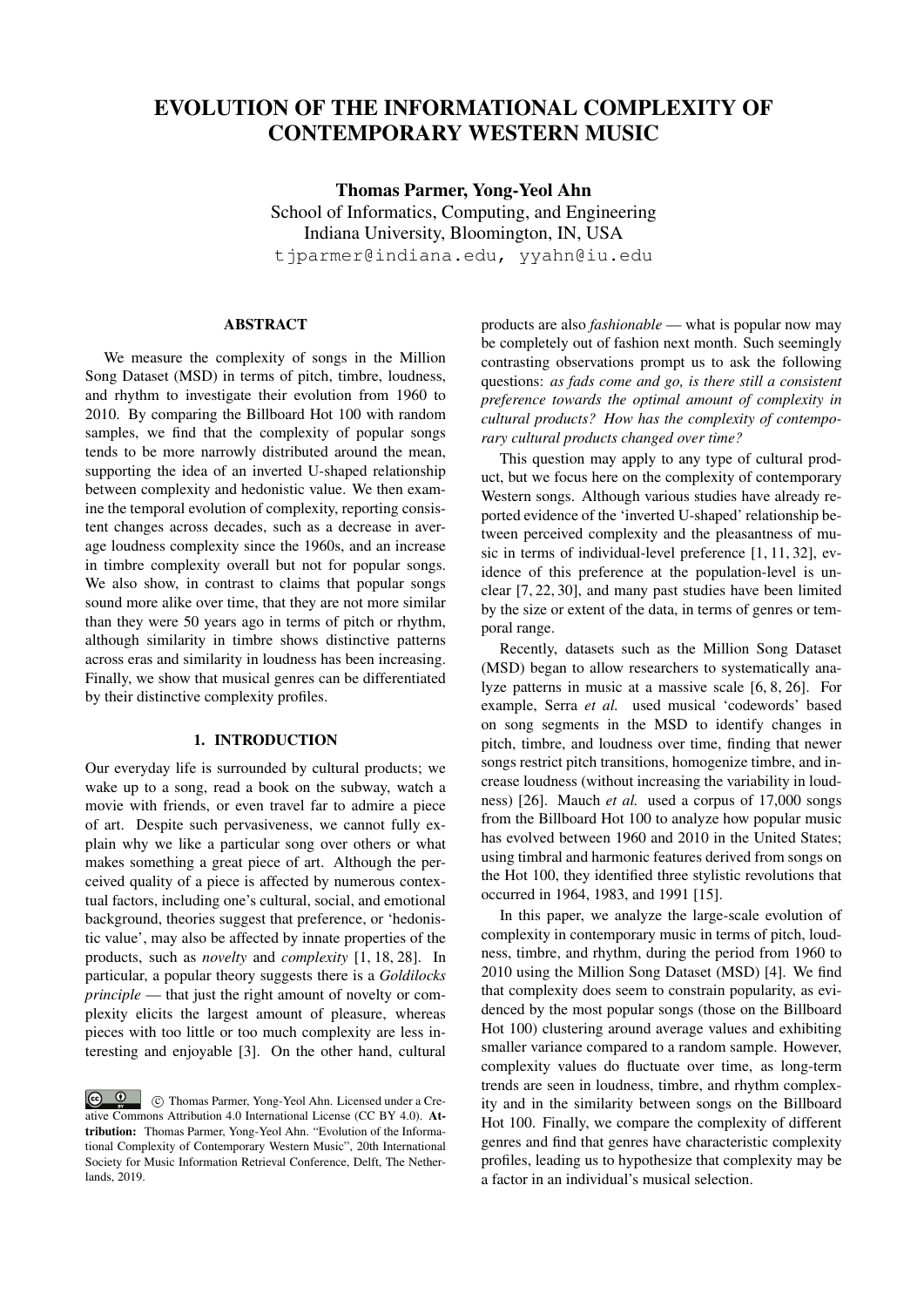

Figure 1. The number of songs per year. 'All Songs' refers to the filtered MSD dataset, while 'Billboard Hot 100' refers to those songs whose title and artist we matched with songs on the Hot 100 as identified in [15].

#### 2. METHODS

#### 2.1 Data

The MSD is a dataset of one million songs created by Columbia University's LabROSA in collaboration with The Echo Nest [4]. Each song in the dataset is divided into small temporal segments (based on note onsets) with detailed data derived from the song's audio signal, and includes metadata such as title, artist, year, duration, and genre terms.

Prior to analysis, we filtered the MSD to remove duplicates, songs with missing genre or duration metadata, and songs likely to be commentary pieces (whose title included the tokens 'interview', 'commentary', 'introduction', 'discuss', 'conference', or 'intro'), resulting in a dataset of 905,896 songs. Some songs also did not have all data types — pitch, loudness, timbre, rhythm, or year — that we examine here and were thus left out of the corresponding calculations. Due to a limited amount of data from the early years, we restricted our analysis to the period from 1960 to 2010. The genre of each song was determined by the term (Echo Nest tag) with the strongest weight, although we note that terms are assigned at the artist level so all songs by the same artist are grouped into the same genre.

To discover the most popular musical pieces in our dataset, we found 6,661 songs which charted on the Billboard Hot 100 as identified in a previous study [15]. The number of songs per year in our final dataset is shown in Figure 1.

## 2.2 Codewords

To estimate complexity, we defined "codewords" for each song across four dimensions (pitch, loudness, timbre, and rhythm), similar to a previous study [26]. Each codeword is based on a segment of the song. Pitch and timbre codewords are vectors containing the pitches (based on the binary presence of each of 12 pitches in the chromatic scale) and timbres (based on analysis of the audio signal, with 11 components thresholded into three bins) present in the segment. Loudness codewords are equal to the binned maximum decibel value of the segment. Similarly, rhythm codewords are defined as the number of average sixteenth notes between segments, where the average sixteenth note is based on the time signature. We then defined a measure of complexity for each feature per song based on the conditional entropy of each type of codeword.<sup>1</sup>

#### 2.3 Measuring Complexity

Although many studies have examined the relationship between the complexity of a piece and the derived pleasure from it [1, 19–21, 31, 32], there is no universally adopted way to measure the complexity of a song. Existing definitions of complexity include hierarchical complexity, dynamic complexity, information-theoretic complexity, and cognitive complexity [10,23,27,34]. Information-theoretic measures are attractive because they capture the surprise inherent in a pattern, such as the notes played in a musical piece. Theories propose that music can be understood as the kinetics of expectation and surprise, and that composers seek to elicit emotions by fulfilling or denying these expectations [1, 17, 35]. In particular, Implicationrealization (IR) theory posits that open intervals evoke expectations in a listener and the surprises of these expectations may be related to complexity [18, 32, 35].

Information-theoretic measures include Shannon entropy, joint entropy, conditional entropy, compression or algorithmic complexity [10, 16, 27, 29], and more complicated techniques such as pairwise predictability between time series, Hidden Markov Models, Normalized Compression Distance, and predictive information rate [1, 8, 9]. Previous studies have used information-theoretic quantities to estimate perceived complexity, identify piece similarity, derive psycho-acoustic features, and classify genres [5, 10, 13, 25, 27, 30].

We use conditional entropy as our measure of complexity, dependent on the immediately preceding symbol, as it is known that events during even short preceding intervals are enough to evoke strong expectations in the listener [1, 12, 35]. Other information-theoretic measures are either more complicated (e.g. predictive information measures), can only be approximated in practice (e.g. Kolmogorov or algorithmic complexity), or do not take past information into account (e.g. Shannon entropy).

Each song was assigned a complexity value for pitch, loudness, timbre, and rhythm, which is equal to the conditional entropy of the feature codewords:

$$
H(Y|X) = \sum_{x \in X} p(x)H(Y|X=x) =
$$
  

$$
-\sum_{x \in X} p(x) \sum_{y \in Y} p(y|x) \log_2 p(y|x)
$$
 (1)

where X and Y are possible codewords,  $p(x)$  is the probability of observing codeword x and  $p(y|x)$  is the probability of observing codeword  $y$  given the previous codeword x.

<sup>&</sup>lt;sup>1</sup> Code is available at https://github.com/tjparmer/music-complexity.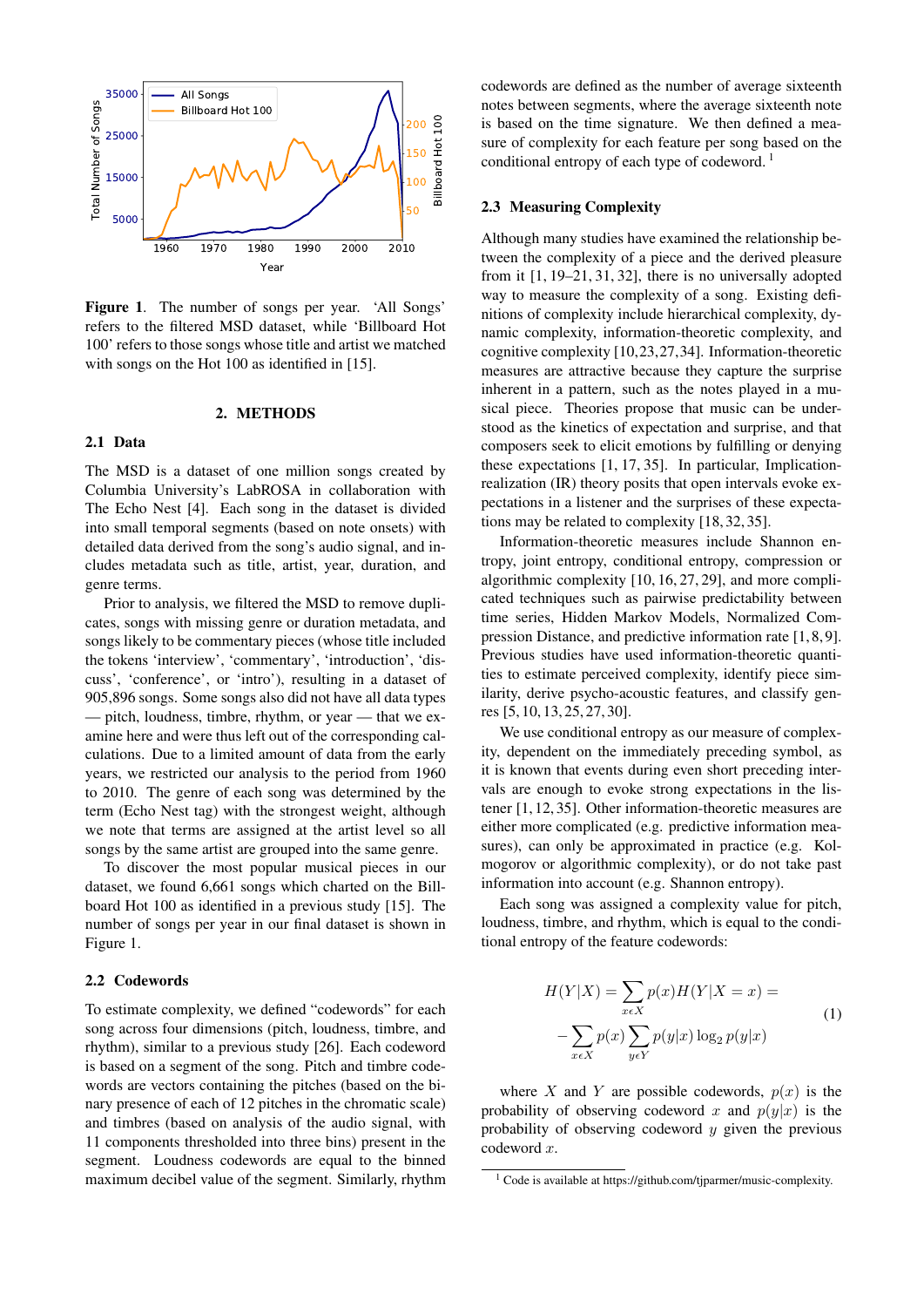#### 3. RESULTS

## 3.1 Complexity and Popularity

The complexity distribution of songs is approximately bell-shaped, although timbre is skewed towards zero complexity — unlike the other features, timbre becomes easily predictable after only one previous codeword. The distributions of the Hot 100 songs are similar, although the Hot 100 tends to exhibit statistically lower complexity in pitch and timbre and higher loudness complexity, compared to 95% confidence intervals of 1,000 bootstrap random samples of the same size (see Fig. 2). Furthermore, we found that the variances of the Hot 100 complexity values are smaller than for other songs (based on 95% confidence intervals of 1,000 bootstrap samples from the Hot 100 compared to 1,000 bootstrap samples from the overall distribution); thus, the popular songs tend to be located in a narrower range near the mean across pitch, loudness, and rhythm complexity. This result supports the theory for an inverted U-shaped curve where global popularity is maximized by medium complexity.

#### 3.2 Complexity Across Time

To examine the evolution of song complexity, we calculate the mean complexity values for each year (for all songs and the Hot 100 songs separately) in Fig. 3, which shows several long-term trends. Later years mark the appearance of songs with low loudness and rhythm complexity and songs with high timbre complexity, but they were not reflected strongly in the Hot 100 songs. The low loudness complexity may be due to the trend often called the "loudness war" [26], which describes the tendency to produce the entire song to be as loud as possible. Another possible reason may be the emergence of low complexity genres in recent years. For instance, terms associated with low loudness complexity outliers include 'grindcore', 'hip hop', and 'black metal', all of which are relatively newer genres in the dataset. Low rhythm and high timbre complexity may be due to pop or electronic music that contain modern production techniques with many different synthesized textures and strong dance beats. Terms associated with low rhythm outliers include 'tech house', 'techno', and 'hard trance', while terms associated with high timbre complexity outliers include 'tech house', 'techno', and 'deep house'.

Previous research has indicated that the evolution of Western popular music experienced significant changes during three musical 'revolutions' in 1964, 1983, and 1991 [15]. The first was associated with rock and soul music, the second with disco, new wave, and hard rock, and the third with the emerging popularity of rap music over rock music. These three revolutions split our period of analysis into three 'epochs': 1964-1983, 1983-1991, and 1991- 2010. With this reference frame, we examine our measures of complexity.

If we consider the entire dataset, each aspect of complexity shows a different pattern. The pitch complexity has been more or less stable across the whole period; the loudness complexity has been decreasing overall, although the period from 1983 to 1991 shows a slight increase; the timbre complexity has been steadily increasing and reached a plateau after the 1990s; finally, the rhythm complexity was decreasing through the period from 1964 to 1983, and then stabilized.

Meanwhile, we find that the temporal evolution of the Hot 100 songs does not follow the overall pattern. The largest difference can be observed in the timbre complexity. While the timbre complexity of the entire dataset has been steadily increasing, it has been almost completely flat for the most popular songs, diverging from the overall trend. This may indicate that the emergence of new genres with high timbre complexity primarily happened for more niche musical tastes. Pitch and loudness complexity, by contrast, have been higher for popular songs in recent years, while rhythm complexity was lower until the 2000s.

## 3.3 Popular Song Similarity

The analysis of complexity over time suggests that modern day popular songs (at least from the 2000s) are more likely to have higher pitch, loudness, and rhythm complexity (and lower timbre complexity) than their less popular contemporaries. However, while this suggests that popular songs are not simpler than the average song, it does not necessarily indicate whether they sound more or less similar to their popular contemporaries (that is, other Hot 100 songs that are released in the same year). A recent report suggests that popular songs are sounding more and more similar to other songs on the charts [33]. In contrast, other research finds that songs that perform well on the charts do not sound too similar to their contemporaries but often have an optimal level of differentiation [2]. To analyze whether popular songs become more similar to their contemporaries over time, we measure the Kullback-Leibler (KL) divergence [14] from each song in the Hot 100 to other popular songs that were released in the same year. KL divergence captures the unexpectedness of a song's codewords given the codewords present in other popular songs and thus indicates the spread of codeword usage per year.

In Fig. 4, we show the KL divergence per year for each feature, with each epoch marked. Larger KL divergence in the figure suggests that the songs in that year are more different from their contemporaries as compared to other years. Our measurement shows that the 1964-1983 and 1991-2010 period are similar to each other while 1983- 1991 shows a reversing trend. Across features, the KL divergence was either decreasing (songs are more similar to each other) or stable during 1964-1983 and 1991-2010, while 1983-1991 marked either a positive trend reversal or a slow-down of the decreasing trend. These changing trends suggest that musical revolutions are not born equal; some may have spurred diversity among popular songs while some may have homogenized the field.

Despite these fluctuations, the divergence trend is roughly stable over time for pitch and rhythm, while timbre rebounds after similarity decreases; thus, our findings are consistent with research that songs that perform well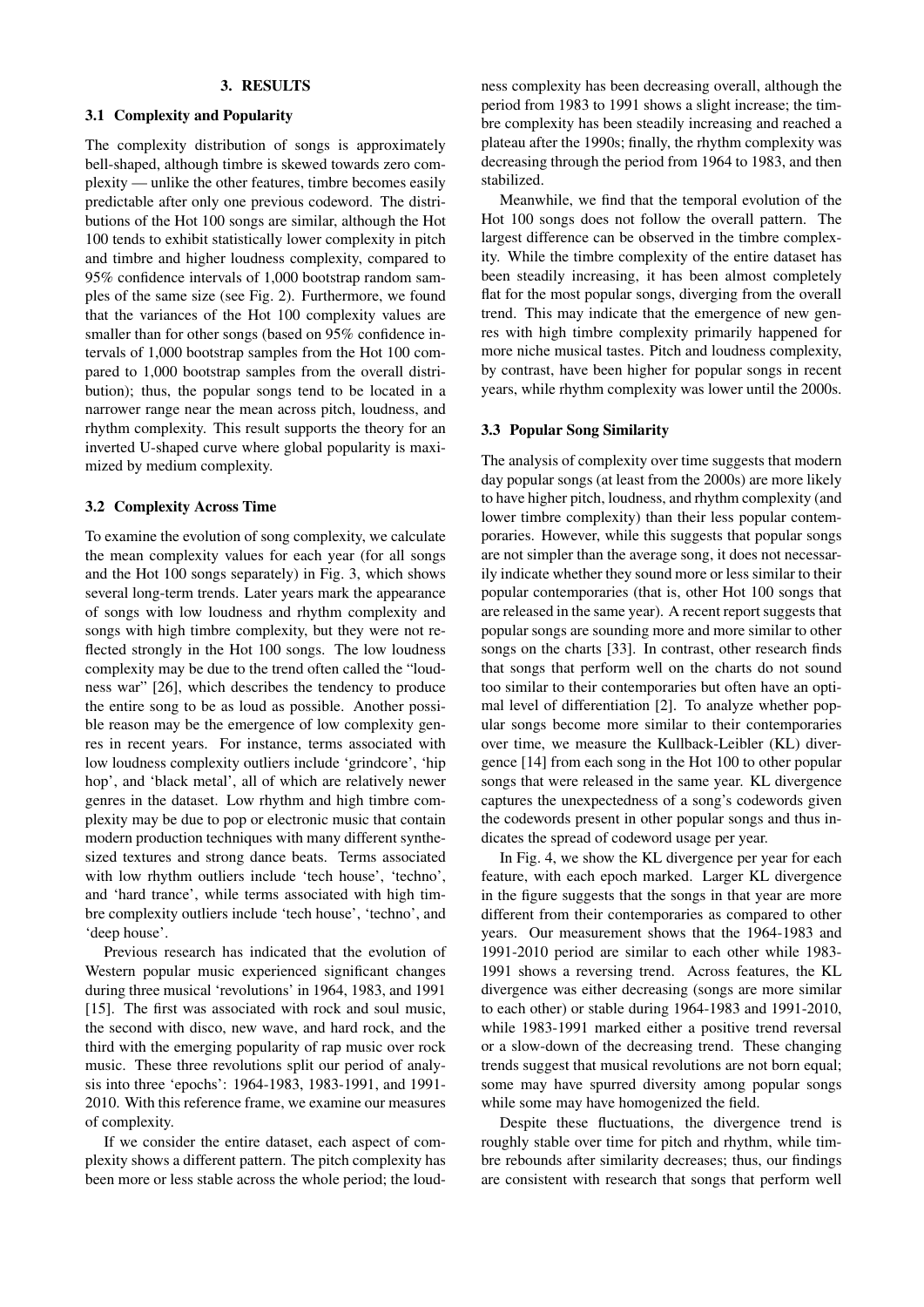

Figure 2. Feature complexities and variances. Complexity distributions are shown (in bins of 0.1 bits, except for timbre which is in bins of 0.02 bits). The variance plots include 95% confidence intervals in black (although confidence intervals are smaller than the symbol and not visible), based on 1000 bootstrap samples of 1000 songs from the respective genre.

on the charts do not sound too similar to their contemporaries but rather maintain a degree of uniqueness which is statistically consistent over time.

#### 3.4 Complexity Across Genres

Let us turn our attention to musical genres and their complexity. As some genres may be characterized by complex harmonic structures or simple, repeated patterns, we expect to see differences across different genres in terms of complexity. For example, jazz is often considered to have complex patterns whereas dance music may be assumed to use simpler rhythmic patterns. Our measurement concurs with such speculation, but finds that different subsets of genres may be relatively complex across one or two features but not others. For instance, electronic and dance styles tend to have high pitch complexity values, whereas jazz and blues have high loudness complexity values. The highest timbre complexity values belong to electronic genres, although metal also scores highly, but electronic genres have reduced rhythmic complexity which is instead maximal in jazz, progressive and vocal genres.

We found that a variety of common genres were significantly different from a random sample drawn from the overall distribution in terms of each feature complexity (based on a two-sample Kolmogorov-Smirnoff nonparametric test as well as 95% confidence intervals of the means of each feature), with the exception that pop was not rhythmically distinct. Thus each genre seems to have distinctive complexity features that describe its songs: jazz is relatively complex (except in terms of timbre), hip hop has higher than average pitch and loudness complexity, heavy metal has high rhythm complexity but low pitch and loudness complexity, and electronica has high timbre complexity but low rhythm complexity (Fig. 6).

This pattern may be indicative of some trade-offs that listeners make. If they prefer timbre at the expense of rhythmic complexity, they may prefer electronic genres. If they prefer pitch and loudness complexity, they may prefer hip hop or jazz. If they care about timbre and rhythm over pitch and loudness, they may prefer heavy metal. There is a positive correlation between pitch and loudness complexity (Pearson's r=0.77) across all songs, suggesting that genres tend to have high pitch and loudness complexity (e.g. hip hop, jazz) or low pitch and loudness complexity (e.g. heavy metal). There is also a negative correlation seen between timbre and rhythm complexity (Pearson's r=-0.55), suggesting that rhythmic complexity decreases with higher timbre complexity (although this is not true for metal genres).

Interestingly, the Hot 100 is similar to the pop genre in feature means and variances (although statistically different). Both pop music (whose songs are given no genrespecific term with higher weight than 'pop') and the Hot 100 (whose songs are primarily classified as genres other than 'pop') have near average values of pitch, loudness, and rhythm complexity, and lower than average values of timbre complexity, while also having smaller variance than the other selected genres (refer to Figures 2 and 6). This may suggest that listeners expect the same from listening to the Hot 100 as they do when listening to music labeled as 'pop': mildly surprising songs that do not vary too much in complexity and which are sonically predictable.

One may also expect similar genres to share similar complexity scores. We used agglomerative clustering on genres represented with over 5000 songs in the dataset (a total of 41 genres), using Euclidean distance between the genre mean complexity scores of each feature, and then used the silhouette coefficient [24, 28] to find nine optimal communities. The result matches intuitive expectations, such that rock genres are grouped together as are electronic genres; interestingly jazz is grouped with hip hop and rap, due to these genres having similar complexity scores. These results suggest that a genre may be defined, to some degree, by its pitch, loudness, timbre, and rhythmic complexity.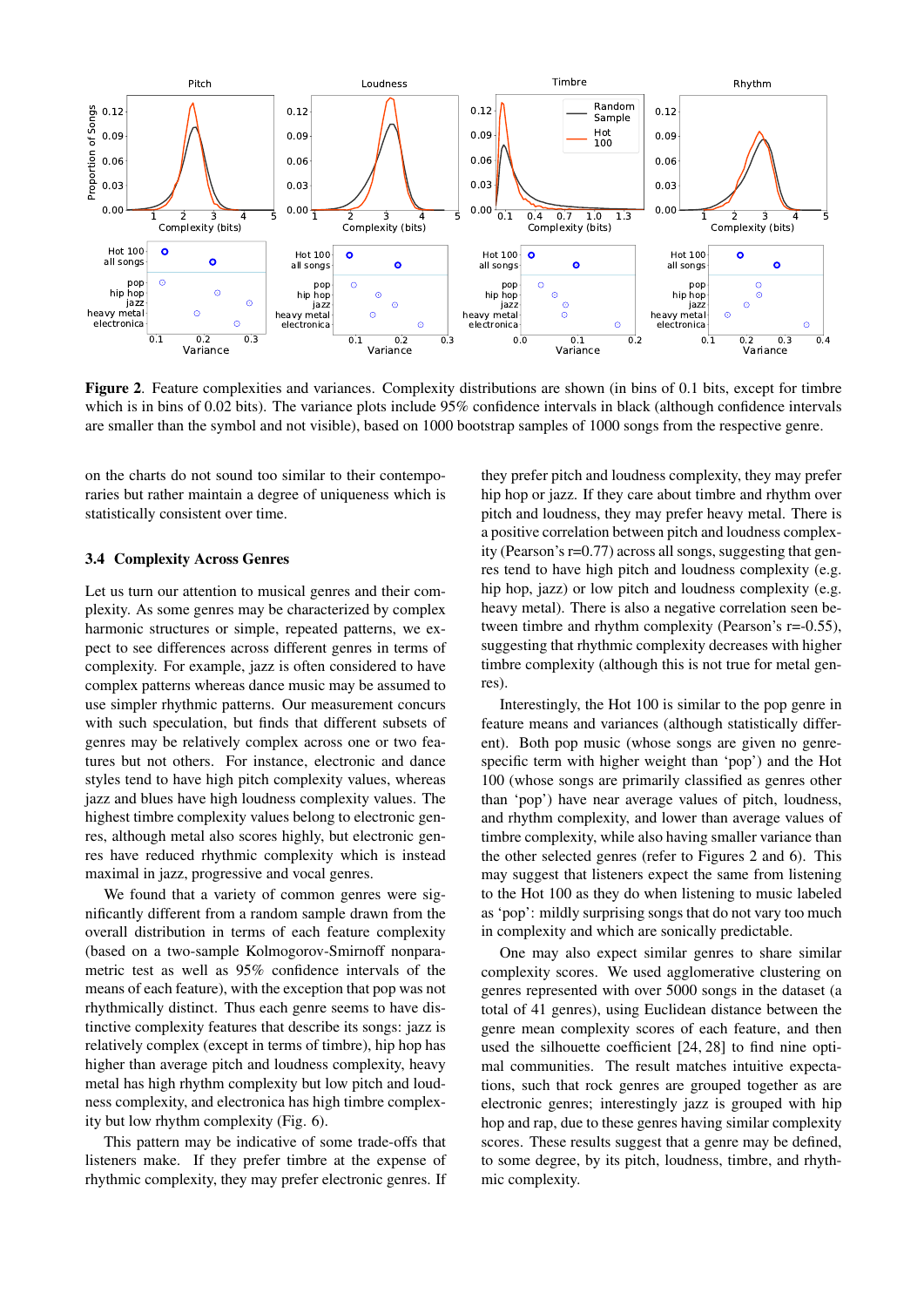

Figure 3. Average complexity over time across features. Linear trend lines (obtained using OLS linear regression) are shown for each epoch, along with 95% confidence intervals of the mean. Light blue lines indicate the musical revolutions found in [15].



Figure 4. Yearly KL divergence of Hot 100 songs across features. Complexity variance, as measured by KL divergence between a song's codewords and codewords from other songs released in that year, shows changing trends at the time of certain musical 'revolutions' in 1964, 1983, and 1991 (indicated by light blue lines). Linear trend lines (obtained using OLS linear regression) are shown for each epoch, along with 95% confidence intervals of the mean.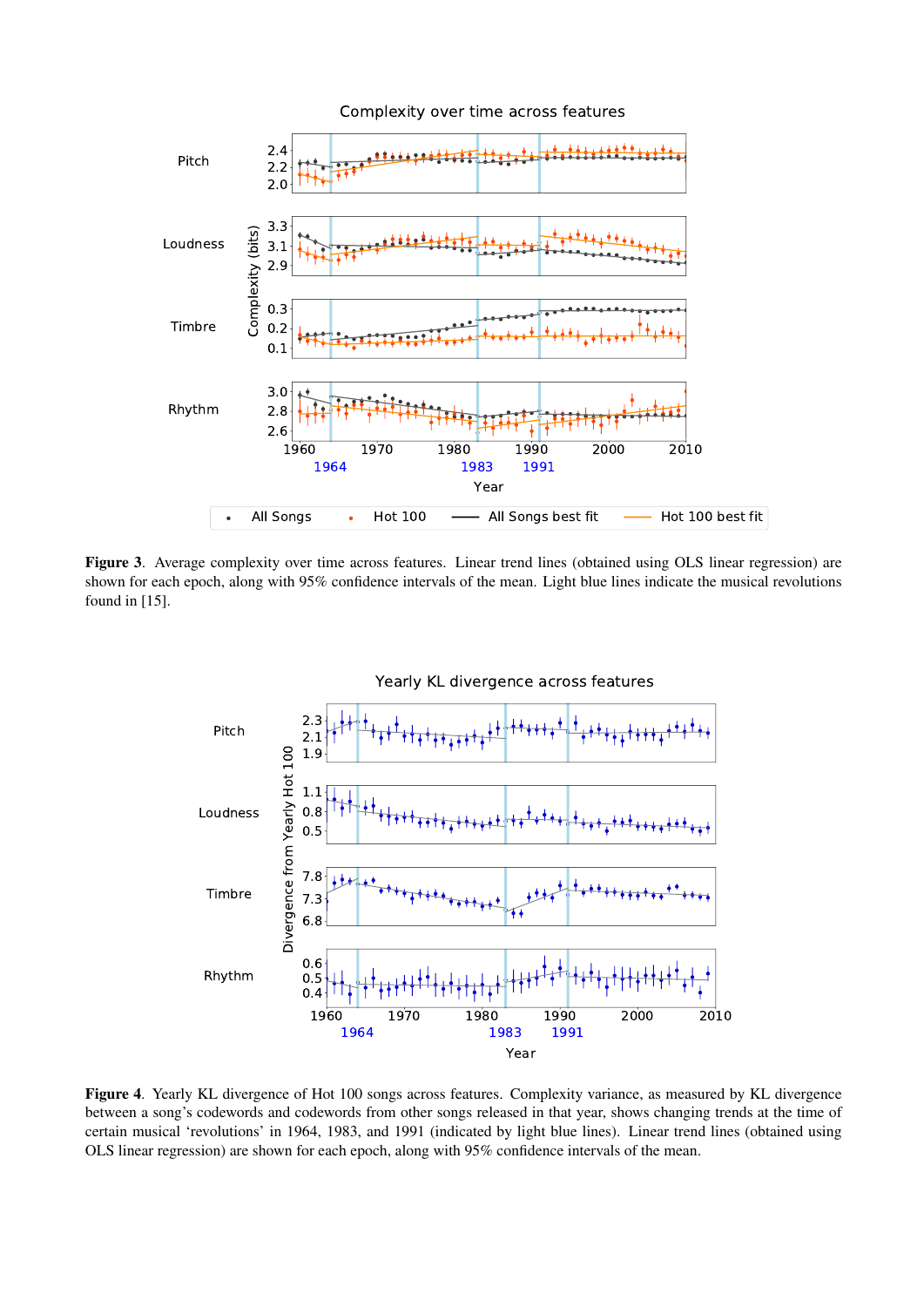

Figure 5. Dendrogram of top genres. Clustering is based on the Euclidean distance between complexity features. Colors indicate different communities.



Figure 6. Complexity of select genres across features. For each feature, the deviation of the genre complexity mean from the mean of 100 bootstrapped samples of the same size as the genre is shown. Note the similarity between the Hot 100 and the pop genre.

## 4. DISCUSSION

Understanding and characterizing the complexity of music is an important area of study with both cultural and economic significance. Although music may seem complicated, songs quickly become predictable as you take previous knowledge into account. This suggests that conditional entropy may be a useful way to characterize musical complexity, although our approach here assumes that the uniform distribution of codewords is the state of maximum uncertainty and expectations are made based on only one previous symbol, which cannot distinguish counts of repeating patterns or phrasing [1]. Our approach is thus intrinsic to the song itself and ignores any *a priori* contextual information.

Using this measure, we find that pitch complexity has been generally stable over the period from 1960 to 2010, while loudness and rhythm complexity have decreased and timbre complexity has increased. Complexity norms seem to constrain the most popular songs, as those on the Hot

100 are distributed around the overall feature means with small variance in complexity, the exception being timbre which is lower than average. Indeed, the Hot 100 is similar to songs labeled as 'pop', in that pop also has average pitch, loudness, and rhythm complexity and low variance.

This result provides evidence of a global, inverted Ushaped relationship between popularity and complexity, where popular songs are, on average, the most pleasant to the population. Listeners may expect popular songs to be mildly complex, but not to deviate far from expected timbre or complexity norms. Complexity of the Hot 100 has in fact been consistent over fifty years in pitch and timbre, while increasing recently in rhythm and decreasing in loudness. Similarly, popular songs continue to maintain a consistent level of differentiation from their contemporaries in terms of pitch, timbre, and rhythm.

Certain genres do differ significantly across complexity features, suggesting that they have specific complexity profiles that help define them. We hypothesize that certain genres may 'make up' for lack of complexity in one area by increased complexity in another. Perhaps fans of electronic genres prioritize complexity in timbre but rhythmically simple dance beats, or metal fans prioritize rhythmic complexity and high volume at the expense of loudness complexity.

More research needs to be done to fully elucidate the relationship between complexity and musical appreciation. For example, future research can relate musical complexity to the listening habits of people on a large scale to determine a more fine-grained measure of song popularity. The consistency of popular songs over time suggests that, collectively, people tend towards songs that are a certain optimal level of complexity rather than being too simple or complicated. However, it remains an open question to what degree complexity plays a role in people's cognitive appreciation of music.

# 5. REFERENCES

[1] Samer Abdallah and Mark Plumbley. Information dynamics: patterns of expectation and surprise in the per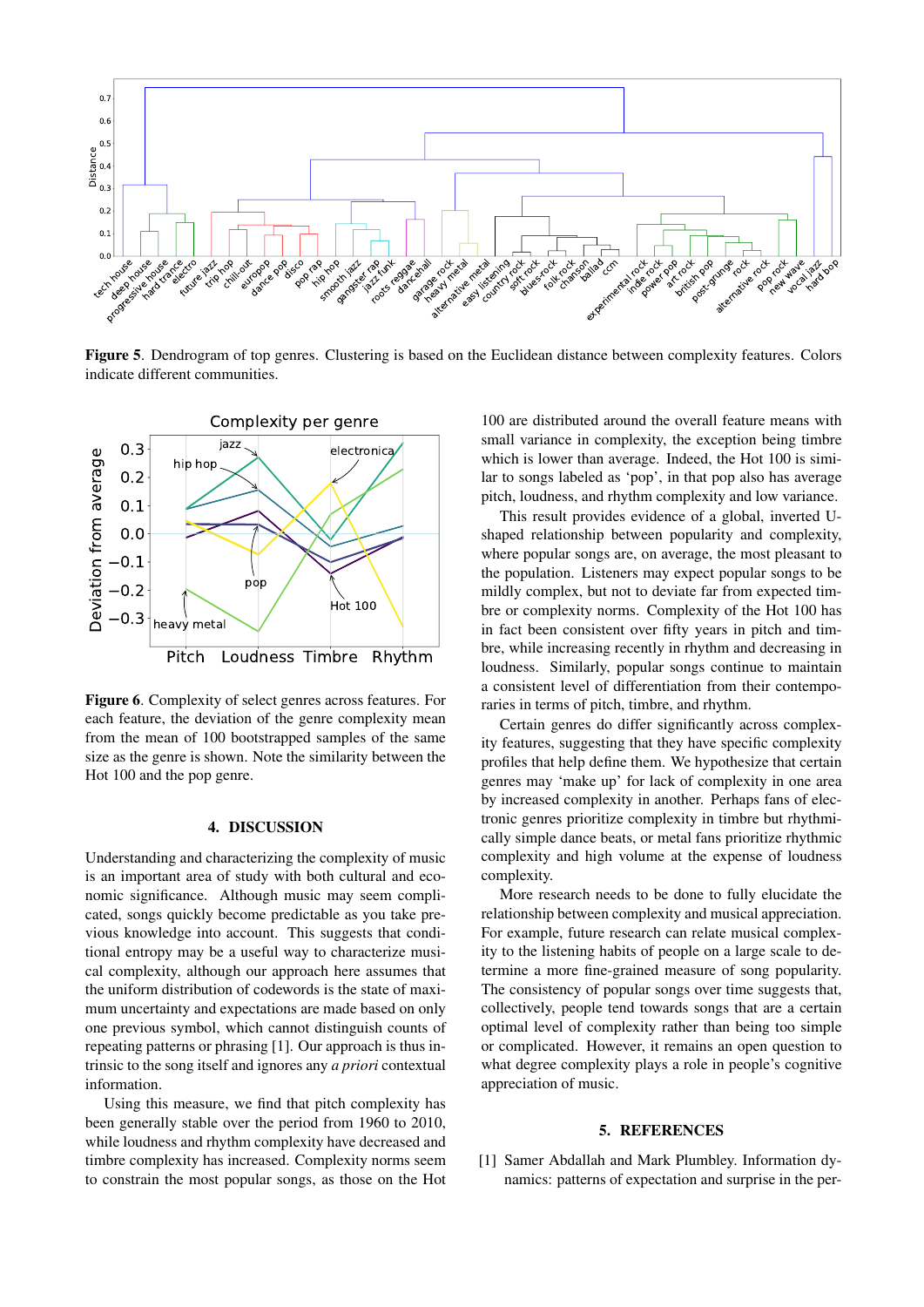ception of music. *Connection Science*, 21(2-3):89–117, 2009.

- [2] Noah Askin and Michael Mauskapf. What makes popular culture popular? Product features and optimal differentiation in music. *American Sociological Review*, 82(5):910–944, 2017.
- [3] Daniel E Berlyne. Novelty, complexity, and hedonic value. *Perception & Psychophysics*, 8(5):279–286, 1970.
- [4] Thierry Bertin-Mahieux, Daniel P.W. Ellis, Brian Whitman, and Paul Lamere. The million song dataset. In *Proceedings of the 12th International Conference on Music Information Retrieval (ISMIR 2011)*, pages 591– 596, 2011.
- [5] Rudi Cilibrasi, Paul Vitányi, and Ronald de Wolf. Algorithmic clustering of music based on string compression. *Computer Music Journal*, 28(4):49–67, 2004.
- [6] Sander Dieleman, Philémon Brakel, and Benjamin Schrauwen. Audio-based music classification with a pretrained convolutional network. In *Proceedings of the 12th International Conference on Music Information Retrieval (ISMIR 2011)*, pages 669–674, 2011.
- [7] Tuomas Eerola and Adrian C North. Expectancy-based model of melodic complexity. In *Proceedings of the Sixth International Conference on Music Perception and Cognition*, 2000.
- [8] Peter Foster, Simon Dixon, and Anssi Klapuri. Identifying cover songs using information-theoretic measures of similarity. *IEEE/ACM Transactions on Audio, Speech, and Language Processing*, 23(6):993–1005, 2015.
- [9] Peter Foster, Anssi Klapuri, and Simon Dixon. A method for identifying repetition structure in musical audio based on time series prediction. In *2012 Proceedings of the 20th European Signal Processing Conference (EUSIPCO)*, pages 1299–1303. IEEE, 2012.
- [10] Barbra Gregory. *Entropy and complexity in music: some examples*. PhD thesis, University of North Carolina at Chapel Hill, 2005.
- [11] Ronald G Heyduk. Rated preference for musical compositions as it relates to complexity and exposure frequency. *Perception & Psychophysics*, 17(1):84–90, 1975.
- [12] David Brian Huron. *Sweet anticipation: Music and the psychology of expectation*. MIT press, 2006.
- [13] Heather D Jennings, Plamen Ch Ivanov, Allan de M Martins, PC da Silva, and GM Viswanathan. Variance fluctuations in nonstationary time series: a comparative study of music genres. *Physica A: Statistical Mechanics and its Applications*, 336(3-4):585–594, 2004.
- [14] Solomon Kullback and Richard A Leibler. On information and sufficiency. *The annals of mathematical statistics*, 22(1):79–86, 1951.
- [15] Matthias Mauch, Robert M MacCallum, Mark Levy, and Armand M Leroi. The evolution of popular music: USA 1960–2010. *Royal Society open science*, 2(5):150081, 2015.
- [16] David Meredith. Music analysis and kolmogorov complexity. In *Proceedings of the 19th Colloquio d'Informatica Musicale (XIX CIM)*, 2012.
- [17] Leonard B Meyer. *Music, the Arts and Ideas: Patterns and Predictions in Twentieth-century Culture*. University of Chicago Press, 1967.
- [18] Eugene Narmour. *The analysis and cognition of basic melodic structures: The implication-realization model.* University of Chicago Press, 1990.
- [19] Adrian C North and David J Hargreaves. Experimental aesthetics and everyday music listening. In *The social psychology of music*, pages 84–103. Oxford University Press, Oxford, 1997.
- [20] Adrian C North and David J Hargreaves. Liking, arousal potential, and the emotions expressed by music. *Scandinavian journal of psychology*, 38(1):45–53, 1997.
- [21] Mark G Orr and Stellan Ohlsson. Relationship between complexity and liking as a function of expertise. *Music Perception: An Interdisciplinary Journal*, 22(4):583– 611, 2005.
- [22] Robert Mitchell Parry. Musical complexity and top 40 chart performance. Technical report, Georgia Institute of Technology, 2004.
- [23] Jeffrey Pressing. Cognitive complexity and the structure of musical patterns. In *Proceedings of the 4th Conference of the Australasian Cognitive Science Society*, 1999.
- [24] Peter J Rousseeuw. Silhouettes: a graphical aid to the interpretation and validation of cluster analysis. *Journal of computational and applied mathematics*, 20:53– 65, 1987.
- [25] Eric D Scheirer, Richard B Watson, and Barry L Vercoe. On the perceived complexity of short musical segments. In *Proceedings of the 2000 International Conference on Music Perception and Cognition*, 2000.
- [26] Joan Serrà, Álvaro Corral, Marián Boguñá, Martín Haro, and Josep Ll Arcos. Measuring the evolution of contemporary western popular music. *Scientific reports*, 2:521, 2012.
- [27] Ilya Shmulevich and D-J Povel. Measures of temporal pattern complexity. *Journal of New Music Research*, 29(1):61–69, 2000.